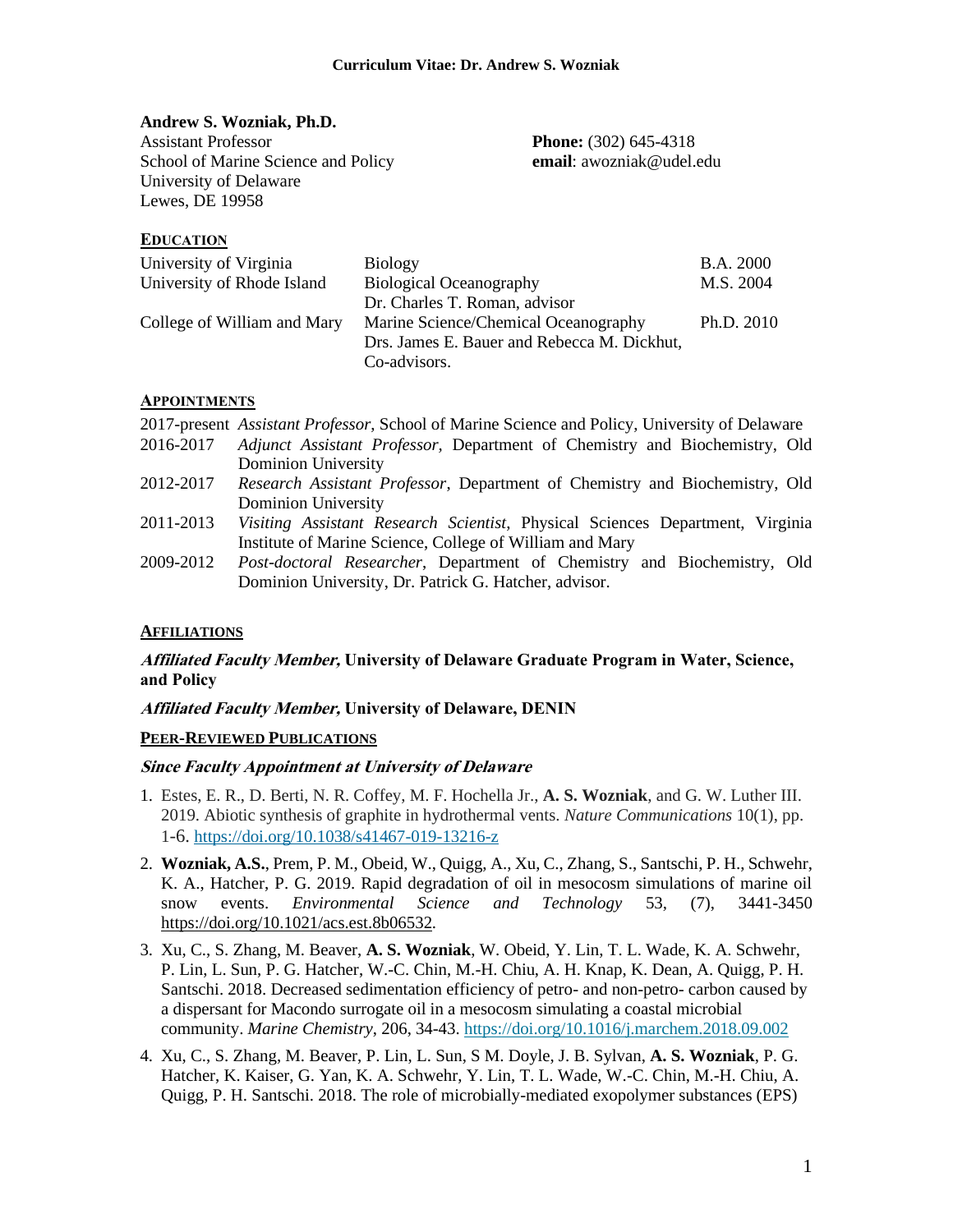in regulating Macondo oil transport in a mesocosm experiment. *Marine Chemistry*, 206, 52- 61*.* <https://doi.org/10.1016/j.marchem.2018.09.005>

- 5. Bostick, K., A.R. Zimmerman, P. G. Hatcher, S. Mitra, **A. S. Wozniak**. 2018. Production and composition of pyrogenic dissolved organic matter. *Frontiers in Earth Science – Biogeosciences,* 6, 43. <https://doi.org/10.3389/feart.2018.00043>
- 6. Hatcher, P.G., Obeid, W., **Wozniak, A.S.**, Xu, C., Zhang, S., Santschi, P.H., Quigg, A., 2018. Identifying oil/marine snow associations in mesocosm simulations of the Deep Water Horizon Oil Spill event using solid-state 13C NMR spectroscopy. *Marine Pollution Bulletin,* 126, 159- 165*.*
- 7. Mitra, S., C. L. Osburn, and **A. S. Wozniak**. 2017. Organic matter in northern Gulf of Mexico rainwater isolated in 2013. *Aquatic Geochemistry,* 23(4), 217-231. DOI 10.1007/s10498-017- 9319-5.

#### *Published While At-Rank Prior to Faculty Appointment at University of Delaware*

- 6. Waggoner, D. C., **A. S. Wozniak**, R. M. Cory, & P. G. Hatcher. 2017. The role of reactive oxygen species in the degradation of lignin derived dissolved organic matter. *Geochimica et Cosmochimica Acta*, 208, 171-184, [https://doi.org/10.1016/j.gca.2017.03.036.](https://doi.org/10.1016/j.gca.2017.03.036)
- 7. Jennings, M, **A. S. Wozniak**, U. Passow, D. A. Hansell. 2017. Distribution of transparent exopolymer particles (TEP) across an organic carbon gradient in the western North Atlantic Ocean. *Marine Chemistry,* 190, 1-12, http://dx.doi.org/10.1016/j.marchem.2017.01.002*.*
- 8. Willoughby, A. S., **A. S. Wozniak**, P. G. Hatcher. 2016. Detailed source-specific molecular composition of ambient aerosol organic matter using ultrahigh resolution mass spectrometry and <sup>1</sup>H NMR. *Atmosphere* 7, 79 doi:10.3390/atmos7060079*.*
- 9. Graves, J. E., **A. S. Wozniak**, R. M. Dickhut, M. A. Cochran, E. H. Macdonald, E. O. Bush, H. Arrizabalaga, and N. Goñi. 2015. Trans-Atlantic movements of juvenile Atlantic bluefin tuna inferred from analyses of organochlorine tracers. *Canadian Journal of Fisheries and Aquatic Sciences,* **72**: 1–9 (2015) dx.doi.org/10.1139/cjfas-2014-0305.
- 10. Gurganus, S. C., **A. S. Wozniak**, and P. G. Hatcher. 2015. Molecular characteristics of the water soluble organic matter in size resolved aerosols collected over the North Atlantic Ocean. *Marine Chemistry* 170, 37-48, [doi:10.1016/j.marchem.2015.01.007.](http://dx.doi.org/10.1016/j.marchem.2015.01.007)
- 11. **Wozniak, A. S.**, R. U. Shelley, S. M. McElhenie, A. S. Willoughby, W. M. Landing, P. G. Hatcher. 2015. Insights into potential Fe-binding aerosol water soluble organic ligands from the 2011 US GEOTRACES cruise. *Marine Chemistry*, 173, 162-172, doi:10.1016/j.marchem.2014.11.002*.*
- 12. Willoughby, A. S., **A. S. Wozniak**, and P. G. Hatcher. 2014*.* A molecular-level approach for characterizing water-insoluble components of ambient organic aerosol particulates using ultrahigh resolution mass spectrometry. *Atmospheric Chemistry and Physics,* 14, 10299-10314, doi:10.5194/acpd-14-10393-2014.
- 13. **Wozniak, A.S.**, A. S. Willoughby, S. C. Gurganus, P. G. Hatcher. 2014*.* Distinguishing molecular characteristics of aerosol water soluble organic matter from the 2011 trans-North Atlantic US GEOTRACES cruise. *Atmospheric Chemistry and Physics,* 14, 8419-8434, doi:10.5194/acp-14-8419-2014.
- 14. Hauser, E. A., R. M. Dickhut, R. A. Falconer, and **A. S. Wozniak**. 2013. An improved method for quantification of volatile organic carbon air-sea fluxes. *Limnology & Oceanography: Methods,* 11, 287-297, DOI: 10.4319/lom.2013.11.287*.*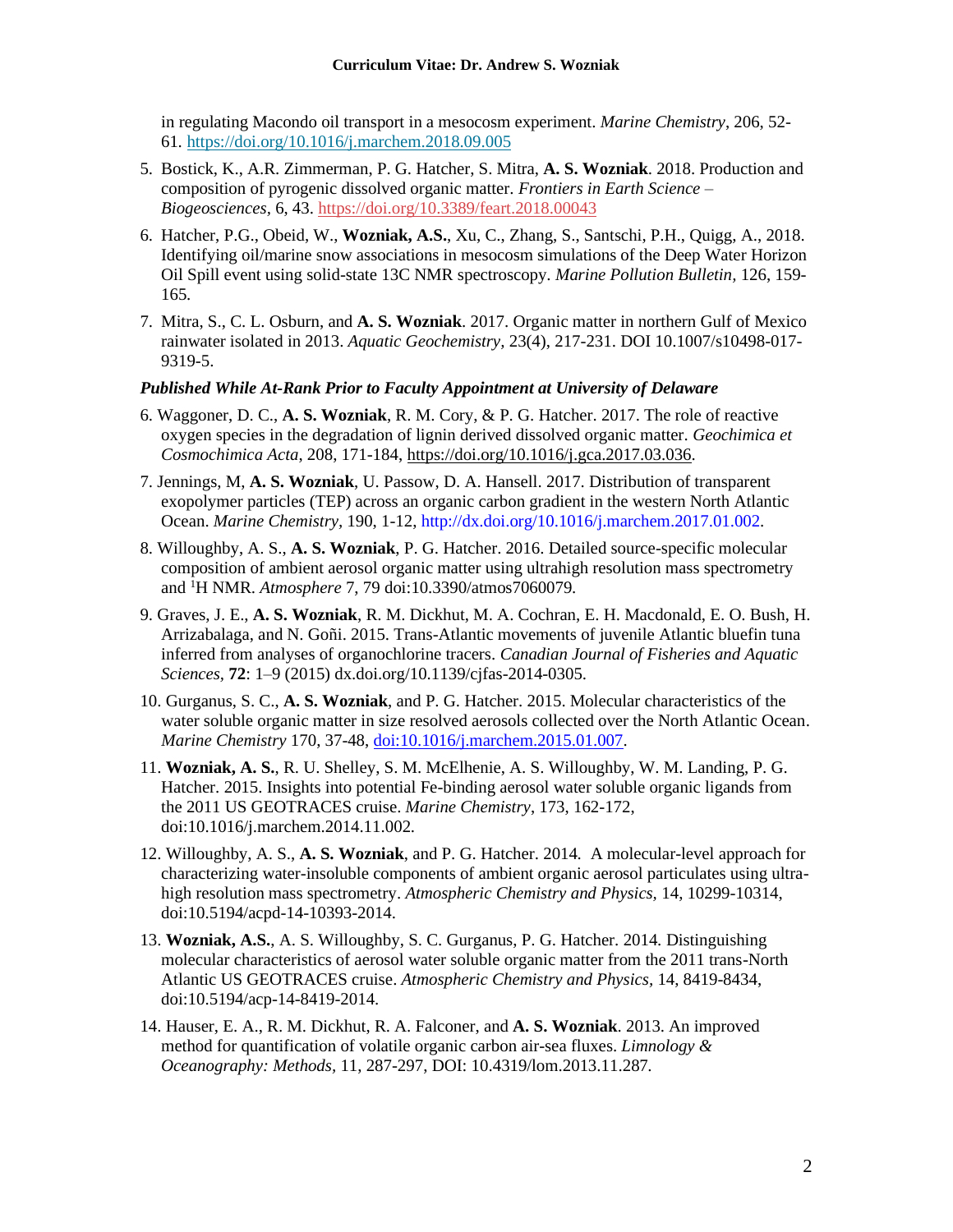- 15. Meskhidze, N., M. D. Petters, K. Tsigaridis, and 40 others (including **A. S. Wozniak**). 2013. Production mechanisms, number concentration, size distribution, chemical composition, and optical properties of sea spray aerosols. *Atmospheric Science Letters*, DOI: 10.1002/asl12.441.
- 16. Mitra, S., **A. S. Wozniak**, R. Miller, P. G. Hatcher, C. Buonassissi, M. Brown, 2013. Multiproxy probing of rainwater dissolved organic matter (DOM) composition in storms as a function of trajectory. *Marine Chemistry*, 154, 67-76, [https://doi.org/10.1016/j.marchem.2013.05.013.](https://doi.org/10.1016/j.marchem.2013.05.013)
- 17. **Wozniak, A. S.**, R. L. Sleighter, H. Abdulla, A. S. Priest, P. L. Morton, R. U. Shelley, W. M. Landing, and P. G. Hatcher, 2013. Relationships among aerosol water soluble organic matter, iron and aluminum in European, North African, and Marine air masses from the 2010 US GEOTRACES cruise. *Marine Chemistry*, 154, 24-33, [https://doi.org/10.1016/j.marchem.2013.04.011.](https://doi.org/10.1016/j.marchem.2013.04.011)

### *Published During Graduate School or Post-Doctoral Appointment*

- 18. Sleighter, R. L., H. Chen, **A. S. Wozniak**, A. S. Priest, P. Caricasole, and P. G. Hatcher. 2012. Establishing a measure of reproducibility of ultrahigh resolution mass spectra for complex mixtures of natural organic matter. *Analytical Chemistry*, 84, 9184-9191, DOI: 10.1021/ac3018026.
- 19. **Wozniak, A. S.**, J. E. Bauer, R. M. Dickhut, A. P. McNichol, and L. Xu. 2012. Isotopic characterization of organic carbon and its components in eastern United States aerosol particulate matter, *Journal of Geophysical Research-Atmospheres,* VOL. 117, D13303, doi:10.1029/2011JD017153, 2012.
- 20. **Wozniak**, **A. S.**, J. E. Bauer, and R. M. Dickhut. 2012. Characteristics of water-soluble organic carbon associated with aerosol particles in the eastern United States, *Atmospheric Environment* 46, 181-188[, https://doi.org/10.1016/j.atmosenv.2011.10.001.](https://doi.org/10.1016/j.atmosenv.2011.10.001)
- 21. **Wozniak**, **A. S.**, J. E. Bauer, and R. M. Dickhut. 2011. Fossil and contemporary aerosol particulate organic carbon in the eastern United States: Implications for deposition and inputs to watersheds. *Global Biogeochemical Cycles*, VOL. 25, GB2013, 14 PP., 2011doi:10.1029/2010GB003855.
- 22. Kroll J. H., N. M. Donahue, J. L. Jimenez, S. H. Kessler, M. R. Canagaratna, K. R. Wilson, K. E. Altieri, H. Bluhm, L. R. Mazzoleni, E. R. Mysak, J. D. Smith, **A. S. Wozniak**, C. E. Kolb, and D. R. Worsnop. 2011*.* Carbon oxidation state and the chemistry of atmospheric organic aerosol, *Nature Chemistry*, 133-139, doi:10.1038/NCHEM.948.
- 23. **Wozniak, A. S.**, J. E. Bauer, R. L. Sleighter, R. M. Dickhut, and P. G. Hatcher. 2008. Molecular characterization of aerosol-derived water soluble organic carbon using ultrahigh resolution electrospray ionization Fourier transform ion cyclotron resonance mass spectrometry. *Atmospheric Chemistry and Physics.* 8, 5099-5111, https://doi.org/10.5194/acp-8-5099-2008.
- 24. **Wozniak, A. S.**, C. T. Roman, S. C. Wainright, R. A. McKinney, and M.-J. James-Pirri. 2006. Monitoring food web changes in tide-restored salt marshes: a carbon stable isotope approach. *Estuaries and Coasts* 29: 568-578, https://doi.org/10.1007/BF02784283.

#### **MANUSCRIPTS UNDER REVIEW AND IN PREPARATION**

- 1. **Wozniak, A. S.**, A. I. Goranov, S. Mitra, A. Zimmerman, K. W. Bostick, P. G. Hatcher. 2019. Char feedstock and production temperature impacts on pyrogenic dissolved organic matter molecular composition. *In preparation for Geochimica et Cosmochimica Acta*.
- 2. **Wozniak, A. S.**, A. I. Goranov, S. Mitra, A. Zimmerman, K. W. Bostick, P. G. Hatcher. 2019. Implications of Environmental Aging for the quantities and characteristics of Pyrogenic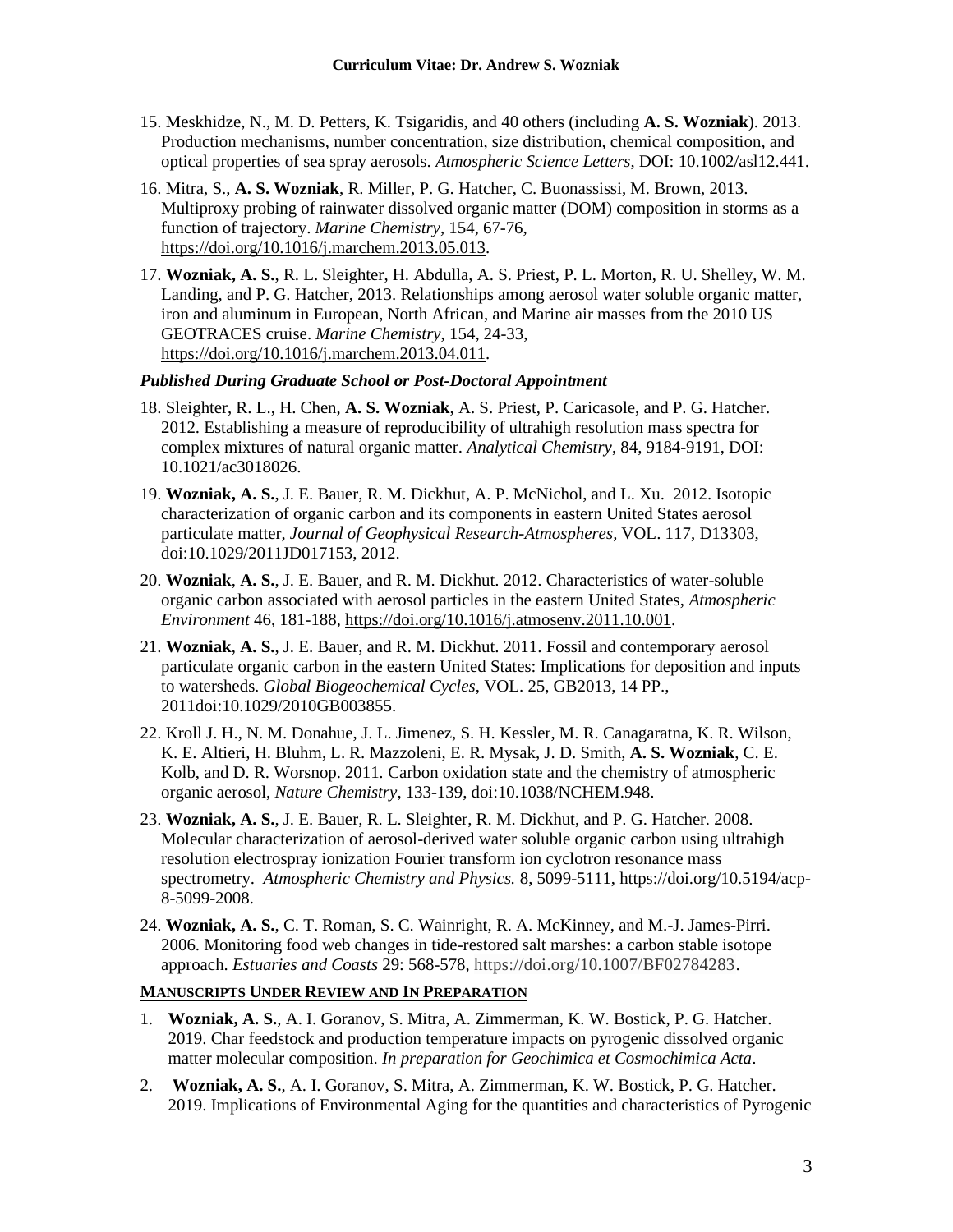Dissolved Organic Matter Leached from Wildfire-Affected Atlantic White Cedar (*Chamaecyparis thyoides*). *In preparation for Organic Geochemistry.*

- 3. Goranov, A.I., Wozniak, A.S., Bostick, K.W., Zimmerman, A.R., Mitra S., Hatcher, P.G. 2019. Photochemistry After Fire: A Study of Dissolved Pyrogenic Carbon from Chars Produced over a Thermal Gradient. *In preparation for Organic Geochemistry.*
- 4. Bostick, K. A.R. Zimmerman, P. G. Hatcher, S. Mitra, **A. S. Wozniak**. Photodegradation and Photomineralization of Pyrogenic Dissolved Organic Carbon from a Logical Series of Chars. *In review for Environmental Science and Technology*.
- 5. Mitra, S., S. C. W. Phillips, **A.S. Wozniak**, A.R. Zimmerman, K.W. Bostick, P.G. Hatcher. 2019. PAH and OPAH distributions in laboratory-generated biochars and their aqueous leachates. *In prep for Environmental Science and Technology*.
- 6. Bostick, K. W., A. R. Zimmerman, A. I. Goranov, S. Mitra, P. G. Hatcher, A. S. Wozniak. 2019. Biolability of fresh and photodegraded pyrogenic dissolved organic matter from laboratory-prepared chars. *In preparation for JGR Biogeosciences*.

### **CURRENT, PENDING, AND PAST FUNDING**

### *Current (Obtained Since Faculty Appointment at UDel)*

1. University of Delaware Research Foundation 2018 UDRF Award: "Probing the estuary's skin: Environmental controls on the chemical composition of Delaware Bay's surface microlayer."; **A. S. Wozniak** (sole PI) \$35,000, June 1, 2018 to May 31, 2020.

### *Past Funding At Rank (Prior to Faculty Appointment at University of Delaware)*

- 2. NOAA/NMFS Bluefin Tuna Research Program: Evaluation of natal origin and migratory pathways of Atlantic bluefin tuna (*Thunnus thynnus*) using chemical tracers, J. Logan (lead PI, Massachusetts Division of Fisheries), **A. S. Wozniak** (co-PI, ODU), A. Robertson, C. Butler (co-PIs, University of South Alabama), J. Rooker (co-PI, Texas A&M University), M. Staudinger (co-PI, University of Massachusetts), E. Hoffmayer, R. Allman (co-PIS, NOAA Southeast Fisheries Center); \$125,000 (**\$14,502 subcontract to ODU**), **September 1, 2016 to August 31, 2017**. *No cost extension to 8/31/18. Award transferred to U. of Delaware.*
- 3. \*NSF EAR Geobiol & Low Temp Geochem: Collaborative Research: Dissolved pyrogenic organic matter dynamics in the environment, A. Zimmerman (lead PI, U. Florida), S. Mitra (PI, E. Carolina U.), **A.S. Wozniak** (PI, ODU, **\$176,888 to ODU,** *NSF Geobiology and Low Temperature Geochemistry program, GG-1451452*), and P.G. Hatcher (co-PI, ODU), \$479,635, **June 1, 2015 to May 31, 2018**. \*Award transferred to co-PI, P. G. Hatcher upon faculty appointment to UDel, no cost extension until May 31, 2019.
- 4. Old Dominion University Program for Undergraduate Research and Scholarship: Environmental factors determining gas-phase organic matter composition and fluxes at airwater interfaces, **A. S. Wozniak** (sole PI) \$10,000, January 1, 2017 to December 31, 2017.
- 5. NSF AGS: Role of organic matter in determining the solubility of atmospherically delivered iron, *(\$367,104, NSF Chemical Oceanography program, OCE-1234166)*, **A. S. Wozniak** (PI ODU), P. G. Hatcher. **September, 2012 to August, 2015.**
- 6. NOAA/NMFS Bluefin Tuna Competitive Research Grants (administered by Virginia Polytechnic Institute and State University): Use of Organochlorine Tracer Analysis to Determine the Magnitude and Temporal Variation of Mixing Rates of Eastern and Western School Size Bluefin Tuna in the Western Atlantic Recreational Fishery for School Bluefin Tuna, J. E. Graves (College of William & Mary, VIMS, PI), **A. S. Wozniak** (ODU, co-PI, **\$33,859.63 to ODU**). **2012 to 2013.**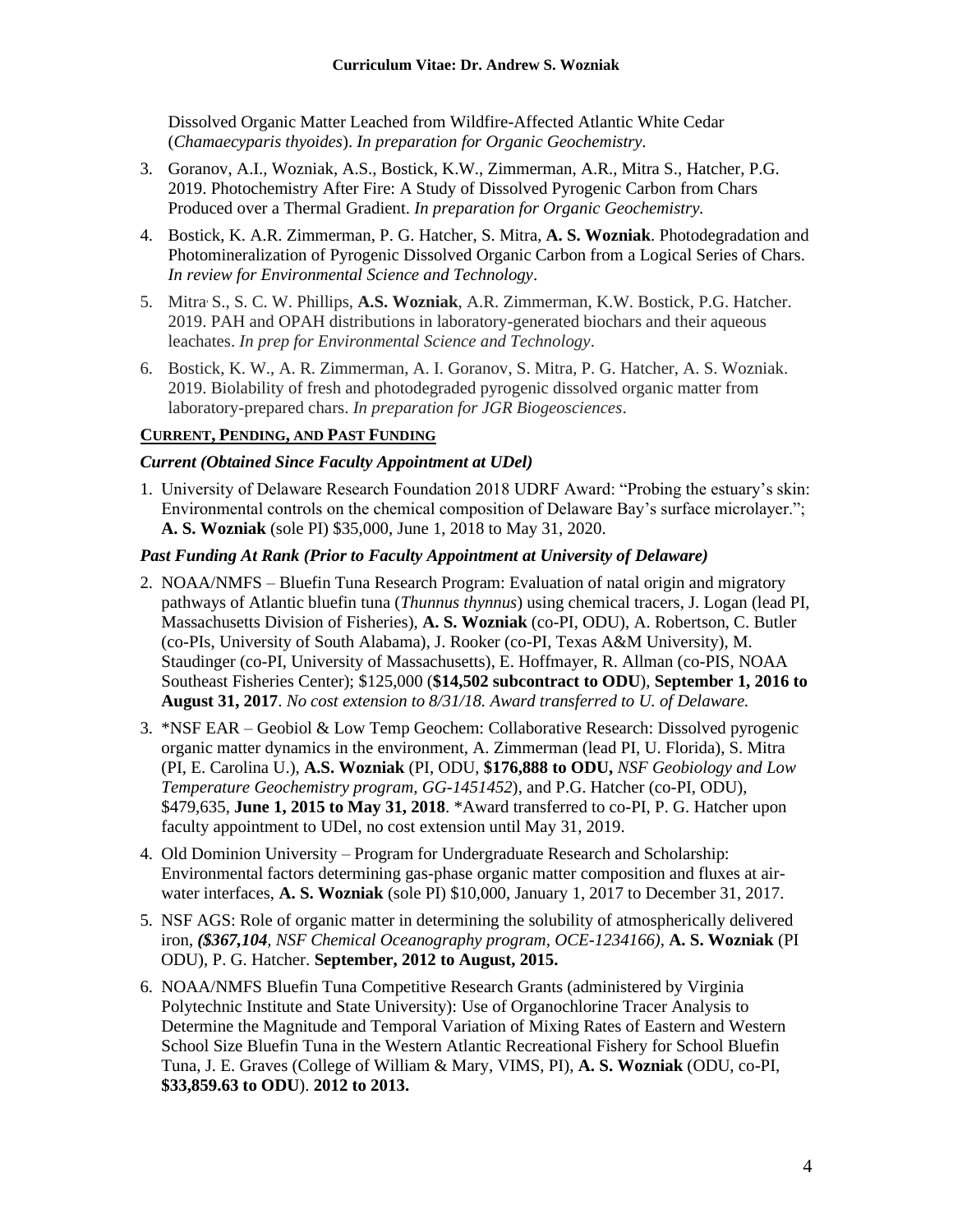### **PROPOSALS PENDING**

- 1. NSF AGS: Collaborative Research: Investigation of the Diffusive Air-Sea Flux in Organic Carbon in a Temperate Estuary, **A. S. Wozniak** (lead PI), S. Mitra and G. E. Howard (East Carolina University); \$763,919 (\$486,983 to UDel), June 1, 2020 to May 31, 2023.
- 2. ACS PRF: The composition of organic sulfur in accumulating soils of a temperate salt marsh: Implications for sulfurization in salt marshes, **A. S. Wozniak** (sole PI); \$110,000, September 1, 2020 to August 31, 2022.

### **PROPOSALS UNFUNDED (SUBMITTED SINCE FACULTY APPOINTMENT AT UDEL)**

- 1. NSF AGS: Collaborative Research: Investigation of the Diffusive Air-Sea Flux in Organic Carbon in a Temperate Estuary and Coastal Ocean, **A. S. Wozniak** (lead PI), S. Mitra and G. E. Howard (East Carolina University); \$565,318 (\$296,646 to UDel), June 1, 2019 to May 31, 2022.
- 2. NSF EAR Geobiol & Low Temp Geochem: EAGER: Collaborative Research: How do marine microbes and organic matter in hurricane rainwater impact coastal carbon cycling? S. Mitra and E. Field (East Carolina University) and **A. S. Wozniak** (\$76,509 to UDel), \$149,868, October 15, 2017 to October 14, 2019.
- 3. NSF MRI (limited submission to UDel) MRI: Acquisition of an ultrahigh resolution Orbitrap Fusion mass spectrometer for interdisciplinary studies characterizing natural and anthropogenic organic matter in the environment, **A.S. Wozniak** (lead PI), J. F. Biddle, S. Inamdar (\$1,376,048, 5 years)
- 4. NSF MRI (limited submission to UDel) MRI: Acquisition of an ultrahigh resolution Orbitrap Fusion mass spectrometer for interdisciplinary studies probing the interface of chemistry, biology, and the environment, **A.S. Wozniak** (lead PI), Y.-P. Chin, S. R. Shah Walter (\$1,428,686, 5 years)
- 5. DOE EPSCOR (limited submission to UDel): Fate of hydraulic fracturing substances in flowback and produced waters, Y.-P. Chin and **A. S. Wozniak** (\$618,180/ 3 years).

## **INVITED TALKS AT UNIVERSITIES**

*At-Rank (Prior to Faculty Appointment at UDel)*

- 1. **Wozniak, A. S.** 2017. *Organic matter sources, composition, impacts, and fate in marine and atmospheric environments.* University of Delaware School of Marine Science and Policy Spring Seminar Series, Lewes, DE.
- 2. **Wozniak, A. S.** 2017. *Identifying oil/marine snow associations and particle characteristics in mesocosm simulations of the Deep Water Horizon oil spill event.* Old Dominion University Chemistry Department Spring Seminar Series, Norfolk, VA.
- 3. **Wozniak, A. S.** 2017. *Identifying oil/marine snow associations and oil transformations in mesocosm simulations of the Deep Water Horizon oil spill event.* James Madison University Chemistry Department Spring Seminar Series, Harrisonburg, VA.
- 4. **Wozniak, A. S.** 2016. *Pyrogenic organic matter molecular characteristics: Implications for biogeochemical carbon cycling in the environment*. Stroud Water Research Center Seminar Series, Avondale, PA.
- 5. **Wozniak, A. S.**, 2016. *Aerosol organic matter and Fe characteristics over the North Atlantic Ocean: Implications for Fe-binding ligands and solubility*, Villanova University, Geography and the Environment Seminar Series, Villanova, PA.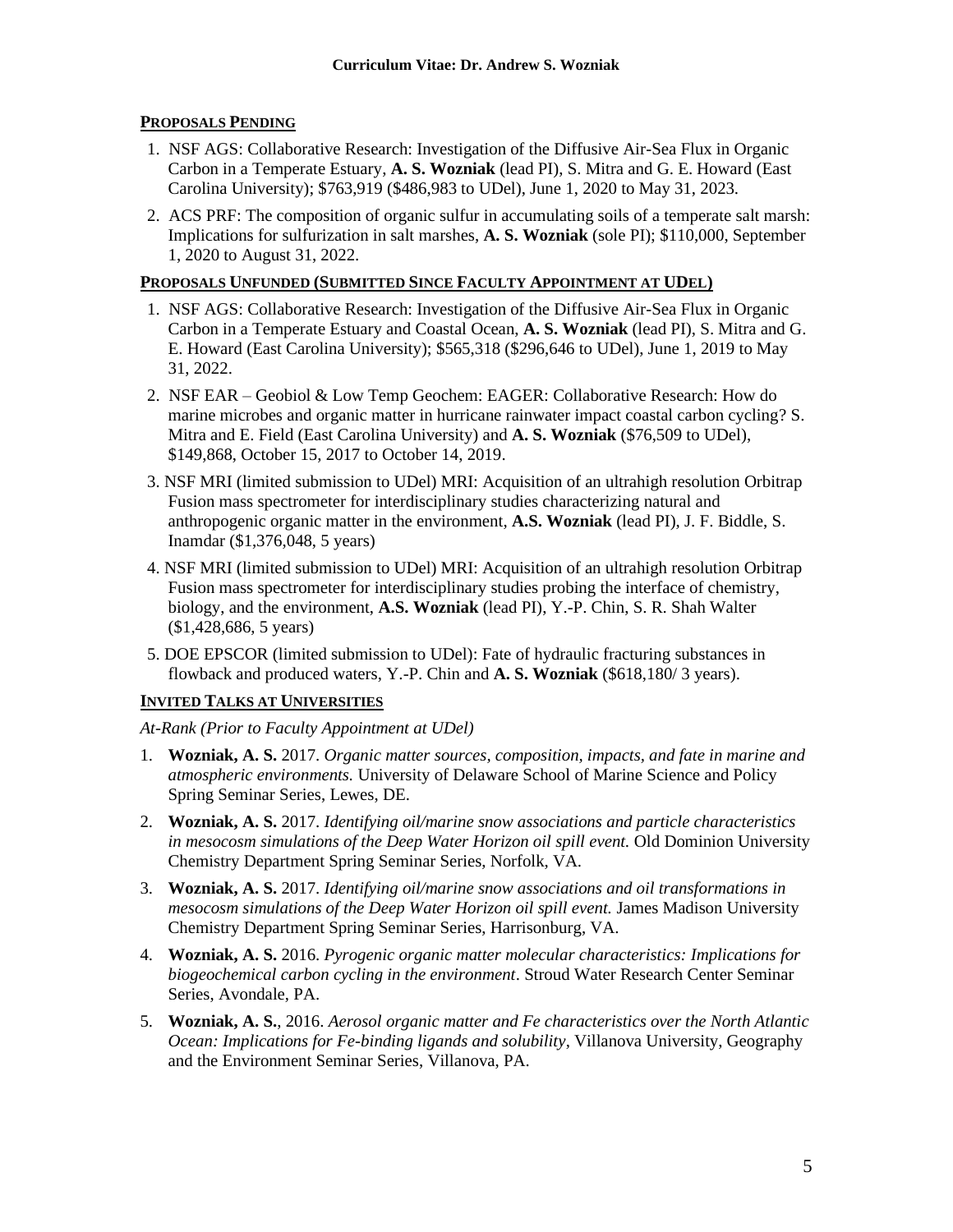- 6. **Wozniak, A. S.**, 2015. *Organic matter geochemistry in coastal, oceanic, and atmospheric environments*, University of Rhode Island, Graduate School of Oceanography, Narragansett, RI.
- 7. **Wozniak, A. S.**, 2015. *Seawater controls on aerosol organic matter molecular characteristics*, University of Rhode Island, Graduate School of Oceanography, Narragansett, RI.
- 8. **Wozniak, A. S.,** 2014. *Ultrahigh resolution mass spectrometry studies of organic aerosol molecular composition,* Drexel University Chemistry Department Seminar Series, Philadelphia, PA.

*As a Graduate Student/Post-Doctoral Researcher*

9. **Wozniak, A. S.**, 2011. *Quantities and characteristics of atmospheric particulate organic matter in the eastern United States: Implications for fossil and contemporary organic carbon inputs to coastal watersheds and rivers.* University of South Florida Marine Science Seminar Series, St. Petersburg, FL.

#### **PRESENTATIONS AT CONFERENCES, SYMPOSIA, WORKSHOPS**

*Since Faculty Appointment at UDel*

- *1.* Coffey N. R.\*, A. S. Wozniak, J. I. Czarnecki, A. M. Ebling, 2020. *Spatiotemporal Variability in the Surface Microlayer of Delaware Bay*. Ocean Sciences Meeting, San Diego, CA.
- 2. Czarnecki J. I.\*, A. M. Ebling, N. R. Coffey\*, **A. S. Wozniak,** 2020. *The impact of storm origin, local scavenging, and changing land use on rainwater Nitrogen content at a coastal Mid-Atlantic United States site*. Ocean Sciences Meeting, San Diego, CA.
- 3. **Wozniak A. S.**, J. I. Czarnecki\*, A. M. Ebling, N. R. Coffey\*, C. Buck, 2020. *Aerosol organic matter composition during the US GEOTRACES Pacific Meridional Transect (GP-15)*. Ocean Sciences Meeting, San Diego, CA.
- 4. Coffey, N. R.\*, **A. S. Wozniak**, C. L. Ming\*\*, J. I. Czarnecki, A. M. Ebling, 2019. *Diel Cycling of Organic Matter Enrichments in the Surface Microlayer of the Broadkill River*. American Geophysical Union Fall Meeting, San Francisco, CA.
- 5. **Coffey, N. R.**\*, A. S. Wozniak, 2019 *Controls on the Chemical Composition of Delaware Bay's Surface Microlayer*. University of Delaware College of Earth, Ocean and Environment Annual Graduate Student Symposium, Lewes, DE *(first place for poster presentations)*.
- 6. Goranov, A. I., A. S. Wozniak, A. R. Zimmerman, K. W. Bostick, S. Mitra, and P. G. Hatcher. 2019. *Photochemistry after Fire: Application of Ultrahigh Resolution Mass Spectrometry and Two-Dimensional NMR for the Study of Pyrogenic Dissolved Organic Matter.* AGU Fall Meeting, San Francisco, CA.
- 7. Stahl, M., J. Wassik, J. Gehring, C. Horan, A. S. Wozniak. 2019. *Linking Watershed Characteristics to the Age and Composition of Labile Riverine Dissolved Organic Matter: Results from Six Rivers in Upstate New York.* AGU Fall Meeting, San Francisco, CA.
- 8. Estes, E. R., D. Berti, M. F. Hochella Jr., N. R. Coffey, A. S. Wozniak, and G. W. Luther III. 2019. *Abiotic Synthesis of Zerovalent Carbon in Hydrothermal Vents*. Goldschmidt Conference, Barcelona, Spain.
- 9. Wozniak, A. S., J. I. Czarnecki\*, J. R. Scudlark. 2019. *Assessing Changes to Rainwater Nitrogen Delivery in Sussex County, Delaware*. Atlantic Estuarine Research Society Spring Meeting, Virginia.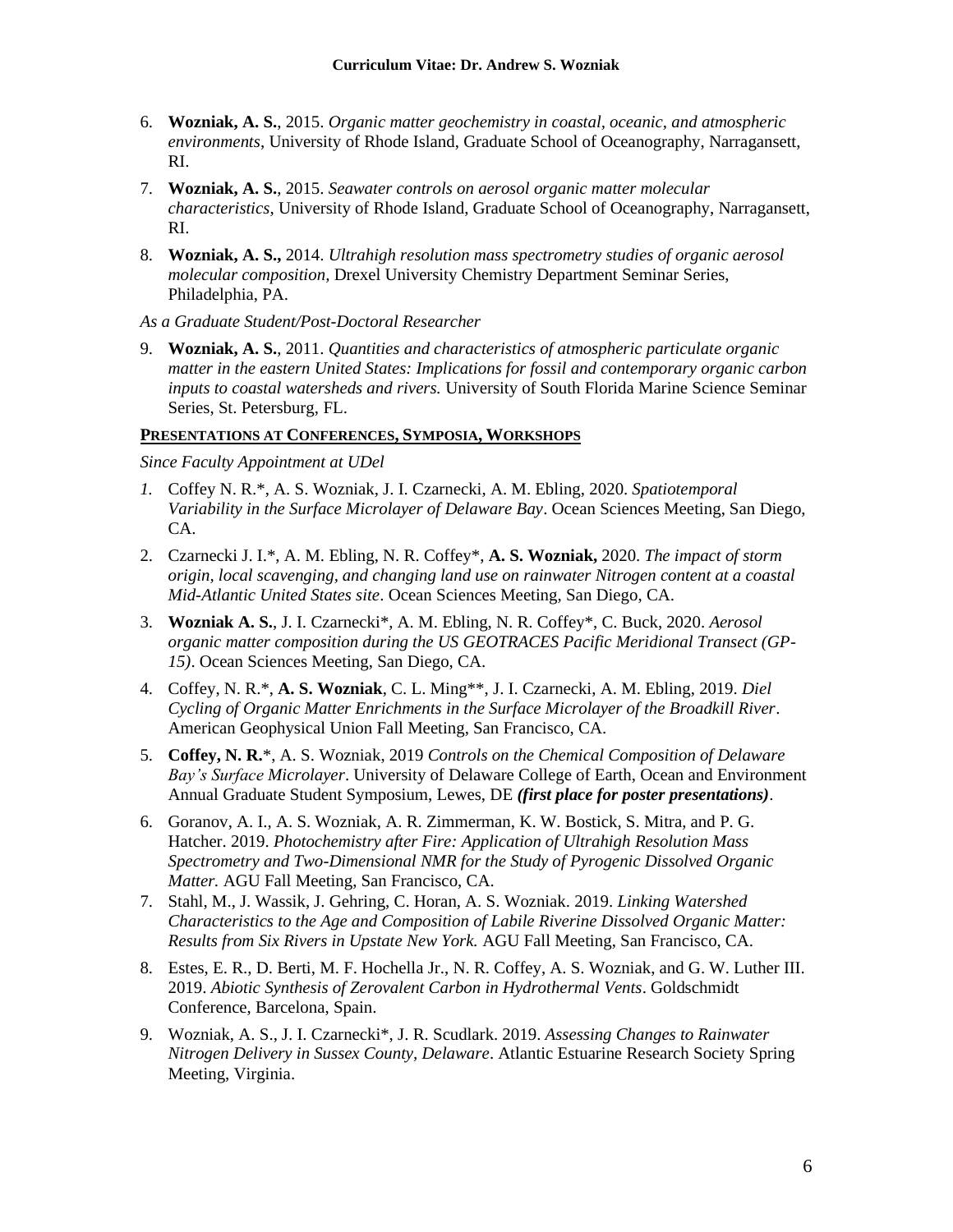- 10. Waggoner, D.C., M. Hughey, A. Yard, K.A. Schwehr, S. Doyle, C. Xu, C., **A.S. Wozniak**, T.L. Wade, A. Quigg, P.H. Santschi, P.G. Hatcher. 2019. *An investigation into the Effects of Biodegradation vs. Photodegradation During Mesocosm Experiments*. *Gulf of Mexico Oil Spill and Ecosystem Science Conference*. New Orleans, LA: Gulf of Mexico Research Institute.
- 11. Bostick, K.W., A.R. Zimmerman, S. Mitra, **A.S. Wozniak**, A.I. Goranov, P.G. Hatcher. 2018. *Photodegradation of laboratory-produced pyrogenic dissolved organic matter (pyDOM)*. *AGU Fall Meeting*. Washington, D.C.: American Geophysical Union.
- 12. Goranov, A.I., **Wozniak, A.S**., Zimmerman, A.R., Bostick, K.W., Mitra S., Hatcher, P.G. 2018. *Photochemical Transformation over the Combustion Gradient of Biochar-Derived Dissolved Black Carbon*, presented at Gordon Research Conference: Organic Geochemistry, Holderness, NH.
- 13. Goranov, A.I., **Wozniak, A.S.**, Bostick, K.W., Zimmerman, A.R., Mitra S., Hatcher, P.G. 2018. *Photochemistry After Fire: A Study of Dissolved Pyrogenic Carbon from Chars Produced over a Thermal Gradient*, presented at American Geophysical Union Fall Meeting, Washington, D.C.
- 14. **Wozniak, A. S.**, J.M. Logan, A. Robertson, J. Rooker, R. Allman. 2018. *A multiple chemical tracer approach for evaluating natal origin and migratory pathways of Atlantic bluefin tuna (Thunnus thynnus)*. American Fisheries Society 148th Annual Meeting. Atlantic City, NJ: American Fisheries Society.
- 15. **Wozniak, A.S.**, W. Obeid, C. Xu, S. Zhang, P.H. Santschi, A. Quigg, P. Prem, P.G. Hatcher, 2018. *Rapid degradation of marine snow-associated oil during mesocosm simulations of the Deepwater Horizon Oil Spill event revealed by FTICR MS.* Gulf of Mexico Oil Spill & Ecosystem Science Conference, New Orleans, LA.
- 16. **Wozniak, A.S.**, A.S. Willoughby, S.D. Whitty, M. Jennings, P.K. Quinn, D.J. Coffman, P.G. Hatcher, 2018. *Evidence for biological and photochemical seawater influence on sea spray aerosol water soluble and water insoluble organic matter composition revealed by ultrahigh resolution mass spectrometry*. Ocean Sciences Meeting, Portland, OR.
- 17. Waggoner, D.C., **A.S. Wozniak**, C. Xu, S. Zhang, P. Prem, A. Quigg, P. H. Santschi, P. G. Hatcher. 2018. *Determining particle characteristics and oil/marine snow interactions in mesocosm simulations of the Deep Water Horizon oil spill event*. ADDOMEx All-Hands Meeting, February 2018.
- 18. Bostick, K.W., A.R. Zimmerman, Hatcher, P., Mitra, S., and **A.S. Wozniak**. *Investigating terrestrial to marine transfer of pyrogenic carbon.* The Whitney Laboratory for Marine Bioscience, North Florida Marine Science Symposium. St. Augustine, FL, Jan. 25-26, 2018.
- 19. Mitra, S., Webb, S.C., **Wozniak, A. S.**, Zimmerman, A., Bostick, K., Hatcher, P. *The Identification and Quantification of Oxygenated Polycyclic Aromatic Hydrocarbons in Dissolved Pyrogenic Carbon (Biochar Leachate)*. AGU Fall 2017 Meeting, New Orleans, LA.
- *At Rank (Prior to Faculty Appointment at UDel)*
- 20. **Wozniak, A.S.,** Obeid, W., Prem, P., Xu, C., Zhang, S., Santschi, P.H., Quigg, A., Hatcher, P.G., 2017. *Identifying oil/marine snow associations and oil transformations in mesocosm simulations of the Deep Water Horizon Oil Spill event.* Gulf of Mexico Oil Spill & Ecosystem Science Conference, New Orleans, LA.
- 21. Xu, C., Zhang, S. Schwehr, K. A., Lin, P., Sun, L., Hatcher, P. G., **Wozniak, A. S.**, Wade, T., Quigg, A. *Effects of water-accomodated fraction of Macondo oil and Corexit on sinking*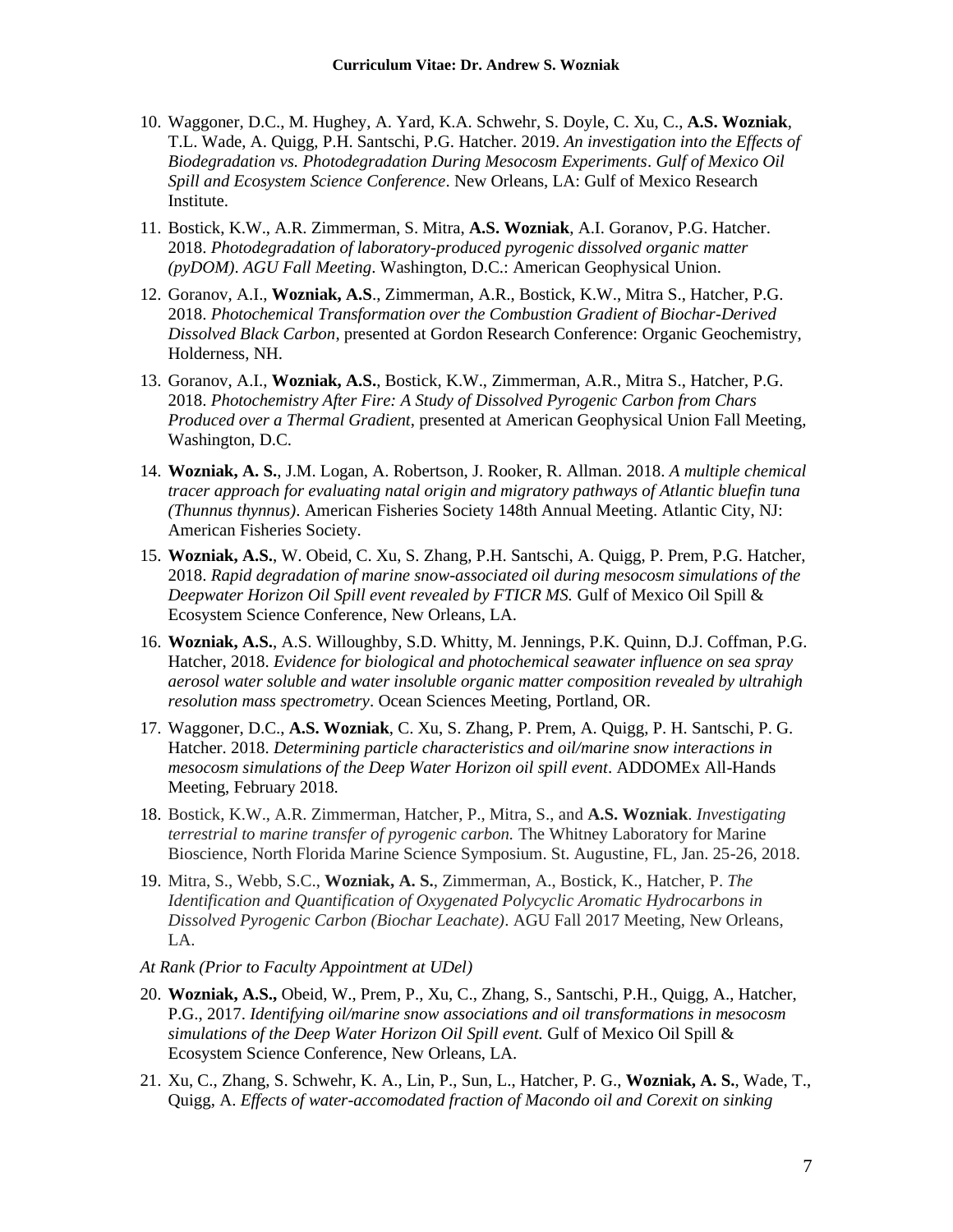*marine snow formation and oil transport in three mesocosm experiments.* Gulf of Mexico Oil Spill & Ecosystem Science Conference, New Orleans, LA.

- 22. **Wozniak, A. S.**, P. Prem. 2017. *A career as a scientific researcher.* Corporate Landing Middle School Career Day, Virginia Beach, VA.
- 23. **Wozniak, A. S.,** P. G. Hatcher, S. Mitra, K. Bostick, A. R. Zimmerman, 2016. *The molecular characteristics of pyrogenic organic materials and their aqueous leachates.* American Geophysical Union Fall Meeting, San Francisco, CA.
- 24. Bostick, K.W., A.R. Zimmerman, P. G. Hatcher, S. Mitra, and **A.S. Wozniak**. 2016. *Production and composition of dissolved black carbon from various biochars and environmentally-aged charcoals.* American Geophysical Union Fall Meeting 2016. San Francisco, CA.
- 25. Hatcher, P.G., Obeid, W., **Wozniak, A.S.**, Xu, C., Zhang, S., Santschi, P.H., Quigg, A., 2016. *Identifying oil/marine snow associations in mesocosm simulations of the Deep Water Horizon Oil Spill event using solid-state 13C NMR spectroscopy*. ACS 72<sup>nd</sup> Annual Southwest Regional Meeting, Galveston, TX.
- *26.* Bostick, K., Zimmerman, A.R. Hatcher, P., Mitra, S. and **A.S., Wozniak**. 2016. *Production, composition and stability of dissolved black carbon.* Geological Society of America Southeastern Section - 65th Annual Meeting.
- *27.* **Wozniak, A. S.**, P. G. Hatcher, S. Mitra, K. W. Bostick, and A. R. Zimmerman. 2016. *The organic matter molecular characteristics of pyrogenic solids and their aqueous leachable fractions*, Ocean Sciences Meeting, New Orleans, LA.
- 28. Webb, S.C., Mitra, S. Zimmerman, A., **Wozniak, A.**, Hatcher, P. *The Identification and Quantification of Oxygenated Polycyclic Aromatic Hydrocarbons in Dissolved Black Carbon from Biochar*, SE GSA, March 2016.
- 29. **Wozniak, A. S.**, A. S. Willoughby, S. D. McElhenie, P. K. Quinn, D. J. Coffman, P. G. Hatcher, 2015. *Evidence for biological and photochemical seawater influence on sea spray aerosol water soluble and water insoluble organic matter composition revealed by ultrahigh resolution mass spectrometry,* The International Chemical Congress of Pacific Basin Societies 2015, Honolulu, HI.
- 30. **Wozniak, A.S.,** A. S. Willoughby, S. D. McElhenie, P. G. Hatcher, P. K. Quinn, D. J. Coffman, 2015. *An ultrahigh resolution mass spectrometry study of sea spray aerosol water soluble and water insoluble organic matter composition*, American Chemical Society, National Meeting and Exposition, Denver, CO.
- 31. **Wozniak, A.S.**, 2015. *An ultrahigh resolution mass spectrometry study of sea spray aerosol water soluble and water insoluble organic matter composition*, Data Meeting of the Western Atlantic Climate Study 2, Beaufort, NC.
- 32. McElhenie, S. D., **A. S. Wozniak**, R. U. Shelley, W. M. Landing, and P. G. Hatcher, 2014. *Source-specific characteristics of aerosol organic matter over the North Atlantic Ocean: Implications for the identity of iron binding ligands*, Ocean Sciences Meeting, Honolulu, HI.
- 33. **Wozniak, A. S.**, R. U. Shelley, S. D. McElhenie, W. M. Landing, and P. G. Hatcher, 2014. *Aerosol water soluble organic matter molecular characteristics and iron solubility from the 2010-11 US GEOTRACES cruises in the North Atlantic Ocean*, Ocean Sciences Meeting, Honolulu, HI.
- 34. **Wozniak, A. S.**, S. C. Gurganus, S. D. McElhenie, R. L. Sleighter, and P. G. Hatcher, 2013. *Molecular characteristics of aerosol water soluble organic matter from the 2010-11 US*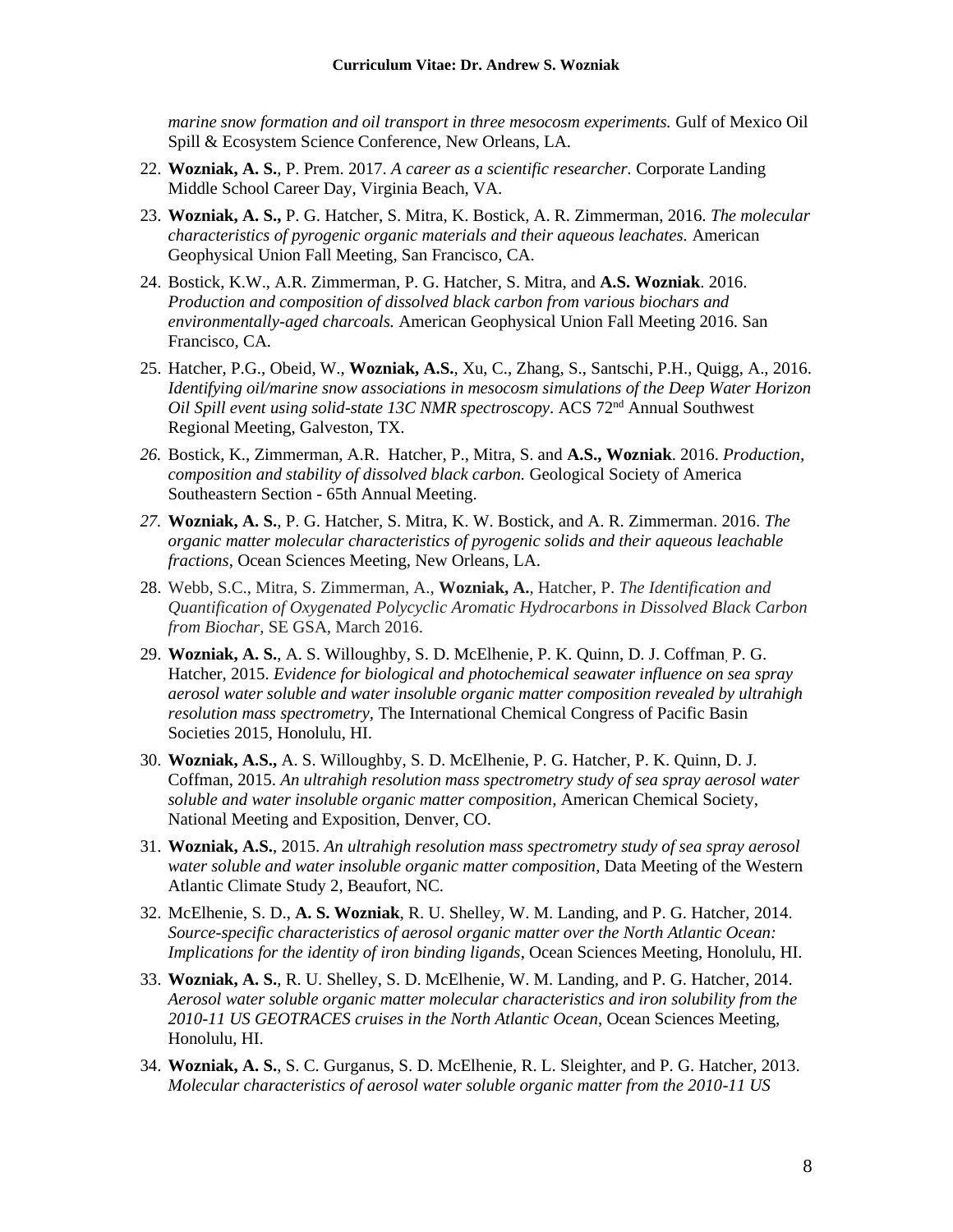*GEOTRACES cruises in the North Atlantic Ocean*. American Geophysical Union Fall Meeting, San Francisco, CA.

- 35. Graves, J. E., **A. S. Wozniak**, H. Arrizabalaga, and N. Goñi, 2013. *Trans-Atlantic movements of juvenile Atlantic bluefin tuna inferred from analyses of organochlorine tracers*. ICCAT, SCRS/2013/092.
- 36. Graves, J. E., **A. S. Wozniak**, 2013. *Trans-Atlantic movements of juvenile Atlantic bluefin tuna inferred from analyses of organochlorine tracers*. The Tuna Conference, Lake Arrowhead, CA.
- 37. **Wozniak, A. S.**, R. U. Shelley, S. C. Gurganus, A. S. Willoughby, R. L. Sleighter, H. A. N. Abdulla, W. M. Landing, P. G. Hatcher, 2013. *Exploring the relationships between organic matter molecular characteristics and trace metal solubilities of combustion- and dustinfluenced marine aerosols*. American Society of Limnology and Oceanography Aquatic Sciences Meeting, New Orleans, LA.
- 38. Gurganus, S. C., **A. S. Wozniak**, R. U. Shelley, A. S. Willoughby, R. L. Sleighter, H. A. N. Abdulla, W. M. Landing, and P. G. Hatcher, 2013. *Trace metal and organic matter characteristics of aerosols from primarily marine air mass sources*. American Society of Limnology and Oceanography Aquatic Sciences Meeting, New Orleans, LA.
- 39. Willoughby, A. S., **A. S. Wozniak**, H. A. N. Abdulla, and P. G. Hatcher, 2013. *Chemical characterization of chromophoric organic matter in ambient aerosols using UV-vis, NMR and ESI-FTICR-MS*. American Society of Limnology and Oceanography Aquatic Sciences Meeting, New Orleans, LA.
- 40. Mitra, S., **A. S. Wozniak**, R. Miller, P. G. Hatcher, and E. R. M. Druffel, 2013. *Marine-toland atmospheric transport of organic matter in coastal areas.* American Society of Limnology and Oceanography Aquatic Sciences Meeting, New Orleans, LA.
- 41. **Wozniak, A. S.**, R. U. Shelley, R. L. Sleighter, H. A. Abdulla, P. M. Morton, W. M. Landing, and P. G. Hatcher, 2012. *Aerosol organic matter-trace metal relationships revealed by <sup>1</sup>H NMR spectroscopy.* Marine Aerosol Workshop, Raleigh, NC.
- 42. Priest, A. S., **A. S. Wozniak**, and P. G. Hatcher, 2011. *Characterization of water-insoluble aerosol organic matter by ultra-high resolution mass spectrometry.* American Geophysical Union Fall Meeting, San Francisco, CA.
- 43. **Wozniak, A. S.**, R. L. Sleighter, P. M. Morton, R. L. Shelley, W. M. Landing, and P. G. Hatcher, 2011. *Aerosol organic matter-trace metal relationships revealed by ultra-high resolution mass spectrometry.* American Geophysical Union Fall Meeting, San Francisco, CA.
- 44. **Wozniak, A. S.**, 2010. *Deposition and characterization of aerosol organic matter in the eastern United States,* Dissertations in Chemical Oceanography (DISCO) XXII Symposium, Honolulu, HI.
- 45. **Wozniak, A. S.**, J. E. Bauer, R. M. Dickhut, P. G. Hatcher, R. L. Sleighter, E. E. Keesee, 2010. *Deposition and characterization of aerosol organic carbon to coastal watersheds of the eastern United States,* Ocean Sciences Conference, Portland, OR.
- 46. Hatcher, P. G., R. L. Sleighter, A. S. Willoughby, P. A. Mazzer, A. S. **Wozniak**, J. E. Bauer, 2009. *Molecular characterization of atmospheric particulates using Fourier transform ion cyclotron resonance mass spectrometry.* Goldschmidt Conference, Davos, Switzerland.
- 47. **Wozniak, A. S.**, J. E. Bauer, R. M. Dickhut, 2009. *Seasonal characterization of aerosols in the York River watershed: Fossil fuel versus natural sources.* Virginia Council of Graduate Schools Research Forum, Richmond, VA.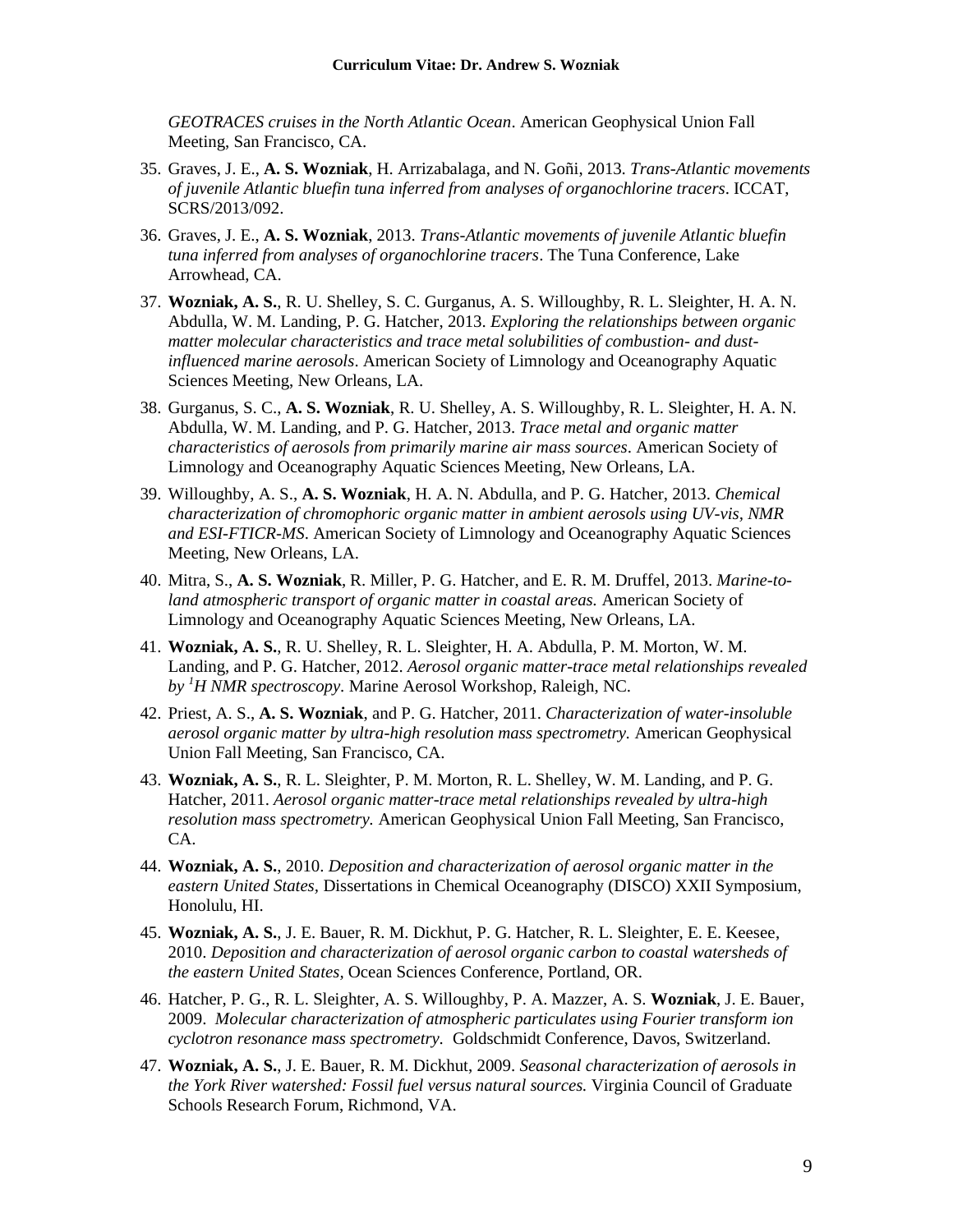- 48. **Wozniak, A. S.**, J. E. Bauer, E. E. Keesee, A. P. McNichol, L. Xu, and R. M. Dickhut, 2008. *Detailed carbon isotopic characterization of aerosol-derived organic carbon deposited to two temperate watersheds*. American Geophysical Union Fall Meeting, San Francisco, CA.
- 49. **Wozniak, A. S.**, J. E. Bauer, R. M. Dickhut, P. G. Hatcher, E. E. Keesee, and R. L. Sleighter*,* 2008*. Isotopic and molecular characterization of total and water-soluble aerosol organic matter: implications for carbon fluxes and budgets in watersheds and rivers.* Ocean Sciences Meeting, Orlando, FL.
- 50. **Wozniak, A. S.**, J. E. Bauer, R. M. Dickhut, and E. E. Keesee, 2007. *Deposition and reactivity of aerosol-derived organic carbon in temperate watersheds.* American Society of Limnology and Oceanography Aquatic Sciences Meeting, Santa Fe, NM.
- 51. **Wozniak, A. S.**, R. M. Dickhut, J. E. Bauer, and E. E. Keesee, 2006. *Atmospheric fossil sources of river and estuarine organic carbon transported to the coastal ocean*. Ocean Sciences Meeting, Honolulu, HI.
- 52. **Wozniak, A. S.**, R. Blake, L. E. Gerald, and L. Haas, 2005. *Hydrodynamic influence on nutrient limitation and species composition of the York River, VA spring bloom*. Estuarine Research Federation, Norfolk, VA.
- 53. **Wozniak, A. S.**, C. T. Roman, M.-J. James-Pirri, S. C. Wainright, and R. A. McKinney, 2004. *Detecting changes in organic matter flow on tide-restored salt marshes: A stable isotope approach.* New England Estuarine Research Society Meeting, Block Island, RI.
- 54. **Wozniak, A. S.**, M.-J. James-Pirri, C. T. Roman, S. C. Wainright, and R. A. McKinney, 2003. *Monitoring the success of a salt marsh restoration by evaluating trophic relationships: A multiple stable isotope approach.* Estuarine Research Federation, Seattle, WA.

### **TEACHING**

Courses Taught at University of Delaware

| Course                                        | Semester    | # Students  |
|-----------------------------------------------|-------------|-------------|
| <b>MAST 382 Introduction to Ocean Studies</b> | Spring 2018 | 35 (UG)     |
|                                               | Spring 2019 | $40$ (UG)   |
|                                               | Spring 2020 |             |
| MAST 467/667 Marine Organic Geochemistry      | Fall 2018   | 9(G), 2(UG) |
| MAST 647 Current Methods in Chemical          | Fall 2019   | 5(G)        |
| $\sim$ 1                                      |             |             |

**Oceanography** 

Additional Classroom Instruction

- *Recitation Instructor* for Chemistry 123N at Old Dominion University (Fall semester 2016).
- *Teaching Assistant* for VIMS core courses in chemical, physical, and geological oceanography (MS501, Fall 2008).
- *Guest Lecturer* "Stable Isotope Biogeochemistry" for MS501 Chemical Oceanography at VIMS, Fall 2008
- *Teaching Assistant* for VIMS NSF Research Experience for Undergraduates program (summer 2009).
- *Guest Lecturer* "Organic Matter Chemistry in the Ocean I and II" for University of Delaware MAST 646 Chemical Oceanography, April 14 and 16, 2018

### **STUDENTS MENTORED**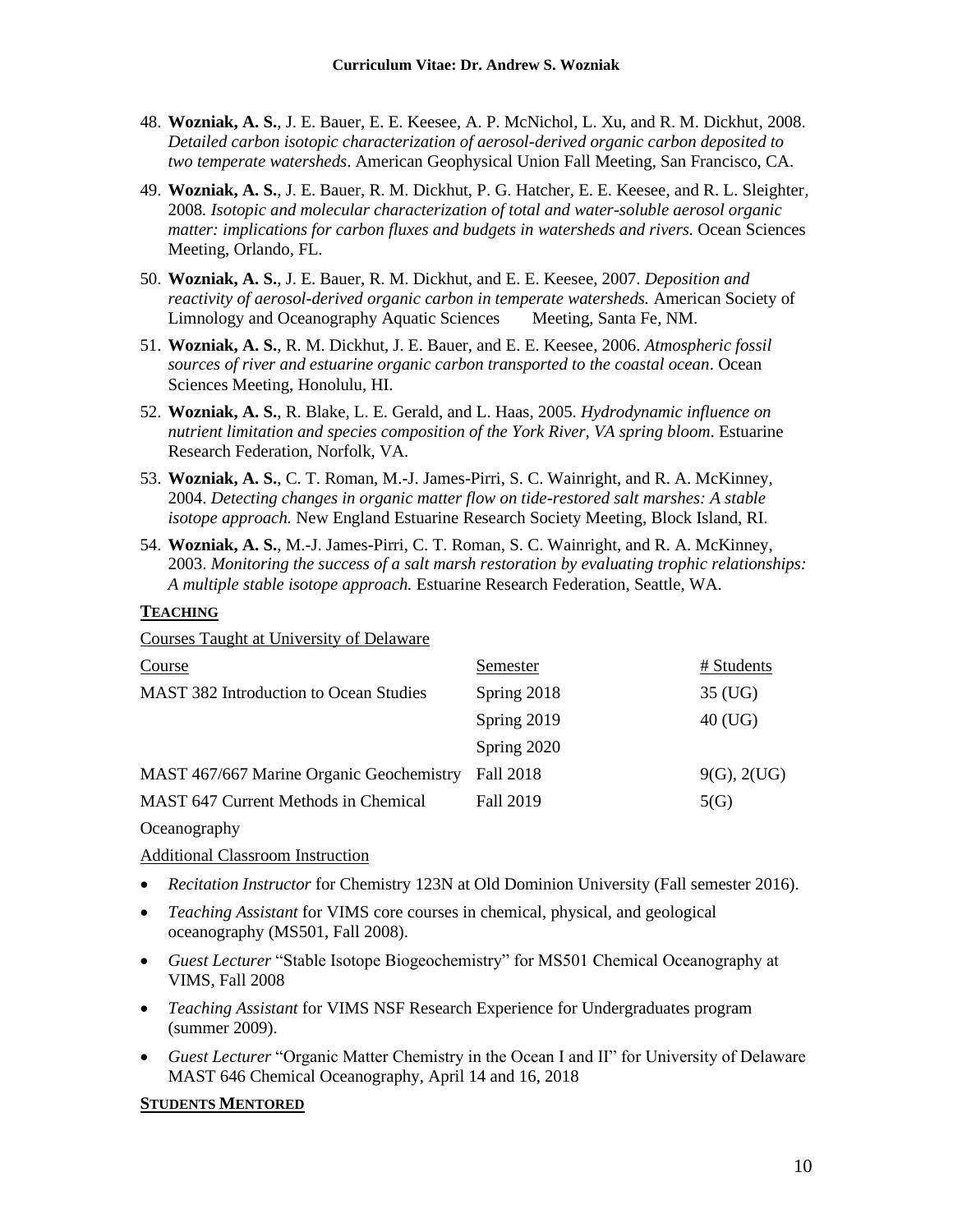Graduate Students Mentored

- Nicole Coffey, SMSP, M.S. expected 2020
- Jessica Czarnecki, SMSP, M.S. expected 2020

# Undergraduate Students Mentored

- Cissy Ming, Penn State University, NSF REU Program, Summer 2019
- Hannah Babbitz, UDEL, Fall 2018
- Catherine Czajka, UDEL, Winter 2019/2020

## Graduate Committee Service

*UDel:*

- Emily Watson, SMSP, M.S. 2019
- Taylor Deemer, SMSP, M.S. 2019
- Danhui Xin, CEE, Ph.D. expected 2021
- Kelly Slabicki, Water Science and Policy, M.S., expected 2020
- Michael Taylor, Chemistry, Ph.D., expected 2023
- Sean Fettrow, Plant and Soil Sciences, Ph.D., expected 2023

# *External to UDel:*

- Rachel Wheatley, East Carolina University, Department of Geological Sciences, M.S. expected 2020
- Stephanie Whitty, Old Dominion University, Department of Chemistry and Biochemistry, Ph.D. expected 2020
- Alex Goranov, Old Dominion University, Department of Chemistry and Biochemistry, Ph.D. expected 2022

Student Mentoring Activities At Rank (Prior to Appointment at UDel)

*Graduate Students whose research I have Funded/Mentored*

- Emily Hauser, VIMS, College of William & Mary, M.S., 2011
- Emily Brault, VIMS, College of William & Mary, M.S., 2012
- Sarah Gurganus, ODU, Chemistry, M.S., 2013
- Amanda Willoughby, ODU, Chemistry, Ph.D., 2015
- Stephanie Whitty, ODU, Chemistry, Ph.D., expected 2020

*Undergraduate Students whose research I have Funded/Mentored*

- William Wall, ODU Freshman Chemistry 138, Spring 2013
- Jennifer Strout, ODU Freshman Chemistry 138, Spring 2014
- Logan Fall, Haley McTyre, ODU Freshman Chemistry 138, Spring 2015
- Lorenza West, Laura Fish, ODU Freshman Chemistry 138, Spring 2016
- Cole Jackson, Chris Devries, ODU Freshman Chemistry 138, Spring 2017
- Priscilla Prem, ODU, B.A. Chemistry, 2017
- Kaleb Waddell, ODU, B.A. Chemistry, 2018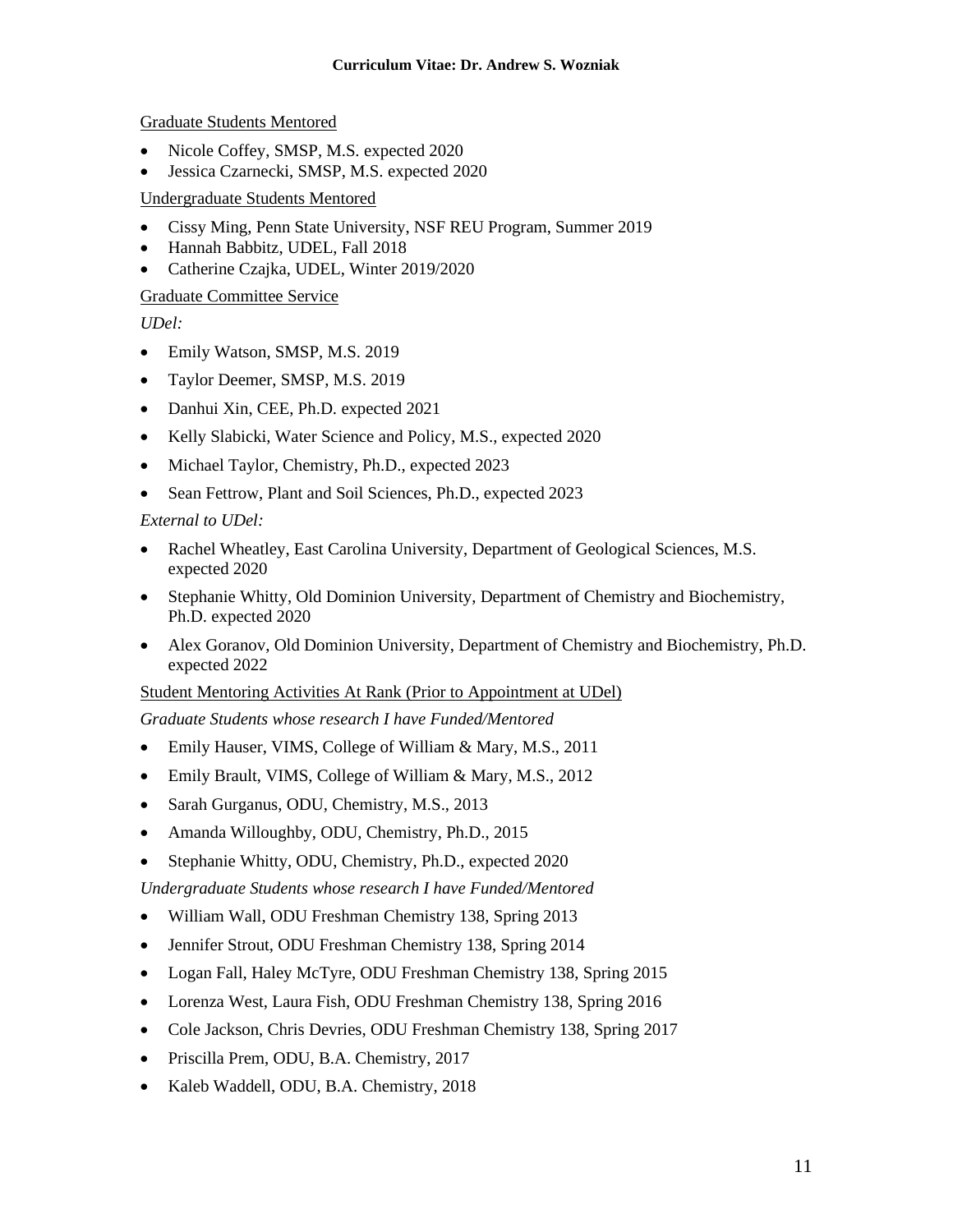### **PROFESSIONAL SERVICE**

- *Member* of professional research societies:
	- 1. Estuarine Research Federation (2002-2004)
	- 2. New England Estuarine Research Society (2003-2004)
	- 3. American Geophysical Union (2005-present)
	- 4. American Society of Limnology and Oceanography (2005-present)
	- 5. American Chemistry Society (2013-present)
	- 6. European Geophysical Union (2014-present)
	- 7. Atlantic Estuarine Research Society (2018-present)
- *Student poster presentation judge*: ASLO 2013, AGU 2013, Ocean Sciences 2014, 2016, 2018.
- *Reviewer* for National Estuarine Research Reserve Fellowship Program (2008), NSF AGS, OCE, EAR, OPP programs (2012-present).
	- ➢ **Since Faculty Appointment:**

### **i. 5 proposal reviews (NSF Chemical Oceanography, ACS Petroleum Research Fund, Maine Sea Grant)**

• *Reviewer* for *Marine Chemistry*, *Analytical Chemistry, JGR-Atmospheres*, JGR-*Biogeosciences*, *Atmospheric Environment*, *Atmospheric Chemistry and Physics*, *Organic Geochemistry, Environmental Science and Pollution Research, Environmental Science & Technology, Nature Communications, Environmental Pollution, Frontiers in Marine Science, Water Research, Aquatic Sciences, PLOS One, Aquatic Geochemistry* (2011 to present)

## ➢ **Since Faculty Appointment:**

- **i. 17 manuscript reviews (Atmospheric Environment, Aquatic Geochemistry, Aquatic Sciences, Biogeochemistry, Water Research, Environmental Science & Technology, Environmental Science and Pollution Research, Marine Chemistry, PLOS One)**
- *Chemical Oceanography Question Writer* for the 2015 National Ocean Science Bowl.
- *Invited Participant in the NSF/NOAA Dissertations in Chemical Oceanography (DISCO) XXII Symposium,* October, 2010.
- *Workshop participant,* United States GEOTRACES Arctic Cruise Implementation Plan, NSF, Washington, DC, June 2012.
- *Workshop participant,* Marine Aerosol Workshop, sponsored by NSF, NOAA, NASA, DOE, and ONR, Raleigh, NC, June 2012.
- Workshop participant, International Commission for the Conservation of Atlantic Tunas Bluefin Tuna Meeting on Biological Parameters, May 7-13, 2013, Tenerife, Spain.
- *Workshop participant,* ADDOMEx All-Hands Meeting, November 13, 2016, Galveston, TX.
- *Workshop participant,* MOSSFA Workshop at the GOMOSES conference, February 6, 2017, New Orleans, LA.
- *Workshop participant,* ADDOMEx All-Hands Meeting, February 10, 2017, New Orleans, LA.
- *Workshop participant,* ADDOMEx All-Hands Meeting, March 20-21, 2017, Galveston, TX.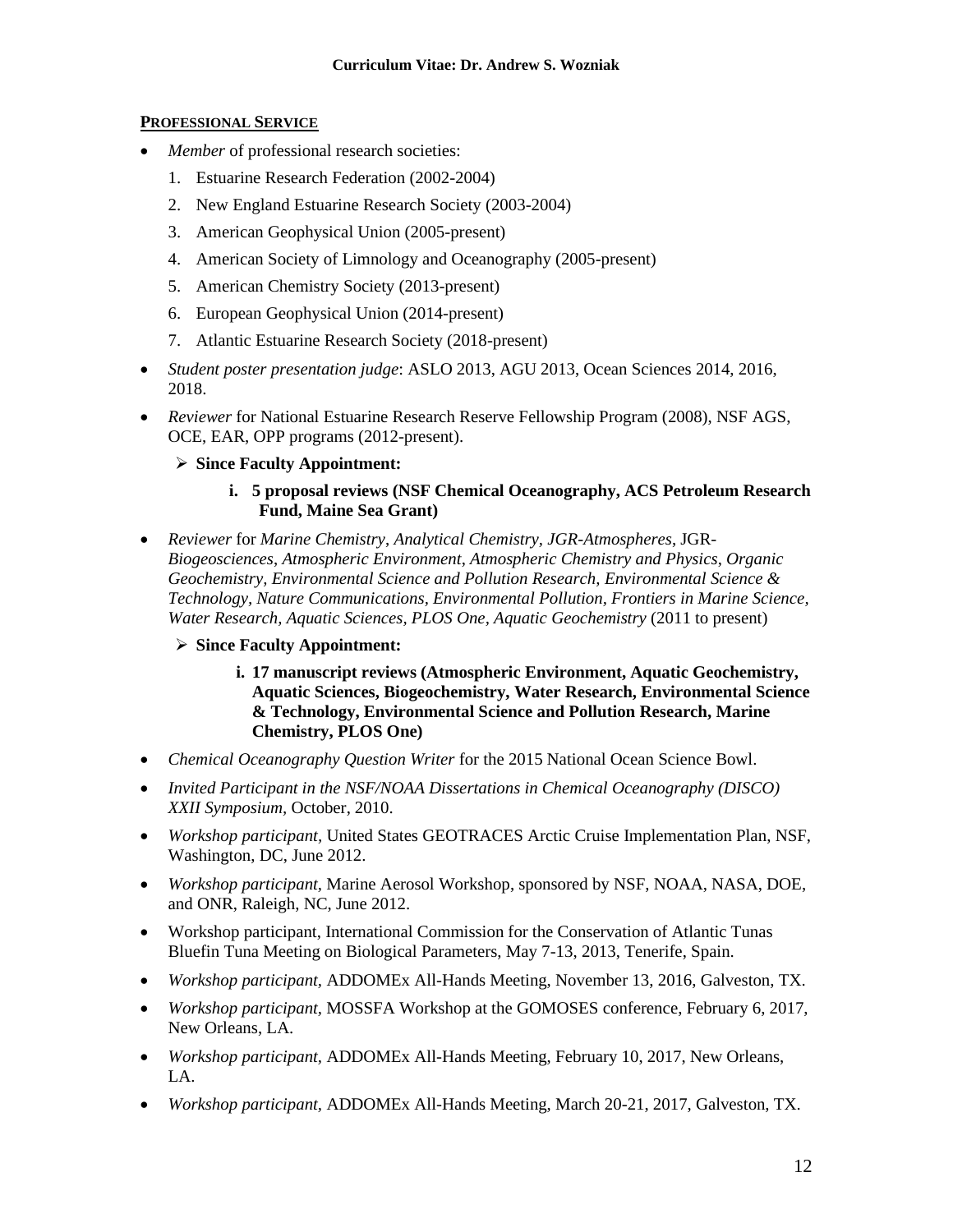- Town Hall participant, Surface Ocean Lower Atmosphere Study (SOLAS) Town Hall: Expanding involvement and setting priorities, February, 2018, Portland, OR.
- *Workshop participant,* Early Career Geoscience Faculty: Teaching, Research, and Managing Your Career, July 22-26, 2018, University of Maryland, College Park, MD.
- *Workshop participant* for workshop titled "Ocean-Atmosphere Interactions: Scoping directions for U.S. research" to be held in Sterling, VA October 1-3, 2019.
- *Session Chair* for Ocean Sciences Meeting session titled "The Biogeochemistry of the Upper Ocean and Air-Sea Exchange Processes," to be held in San Diego, CA, February, 2020.

# **UNIVERSITY SERVICE**

## *School of Marine Science and Policy*

- SMSP Seminar Series co-Director (Fall 2019-Spring 2020)
- SMSP Administrative Assistant II Search Committee Member (Spring 2019)
- University of Delaware SMSP Safety Committee (2018-present)
- Presentation to REU Students, "*Aerosol organic matter and Fe characteristics over the North Atlantic Ocean: Implications for Fe-binding ligands and solubility*," Lewes, DE, July, 2018, June 2019.
- *Participant* luncheon with Congressional staffers of Delaware Senator Chris Coons to discuss marine and science-related priorities.

## *College of Earth Ocean and Environment*

- Presentation to Dean's Advisory Council, "Wozniak Laboratory: Organic Geochemistry in Watersheds, Marine, and Atmospheric Environments," Lewes, DE, May, 2018.
- Poster Judge, CEOE Graduate Student Symposium, Lewes, DE, May 5, 2018.

## *University of Delaware*

• *Search Committee Member* Environmental Remediation Assistant and Associate/Full Professor Searches as part of the Interdisciplinary Coastal Water Security Cluster Hire (Fall 2019-Spring 2020).

## *At Rank (Prior to Faculty Appointment at UDel)*

- Old Dominion University Search Committee Member NMR Specialist, (2015)
- College of William & Mary, VIMS, *Student Representative* to the VIMS Educational Policy Committee (2005-07), Library Advisory Committee (2007-09), and Physical Sciences Dept. (2008-09)

## **OUTREACH**

- *Volunteer* for VIMS Marine Science Day and for the National Ocean Science Bowl as a Team Challenge and Buzzer Question reviewer (2009) and as a Virginia Blue Crab Bowl Official (2005-2017; Moderator, Science Judge, Grader).
- *Volunteer* presenter for the STEM Career Conference at Corporate Landing Middle School Virginia Beach, VA (2014, 2017) and Steamboat High School, Steamboat Springs, CO (2015).
- *Volunteer* for National Ocean Science Bowl as a Moderator for the 2018 Chesapeake Bay Bowl.
- *Volunteer* for Delaware Sea Grant Coast Day (2017-2019)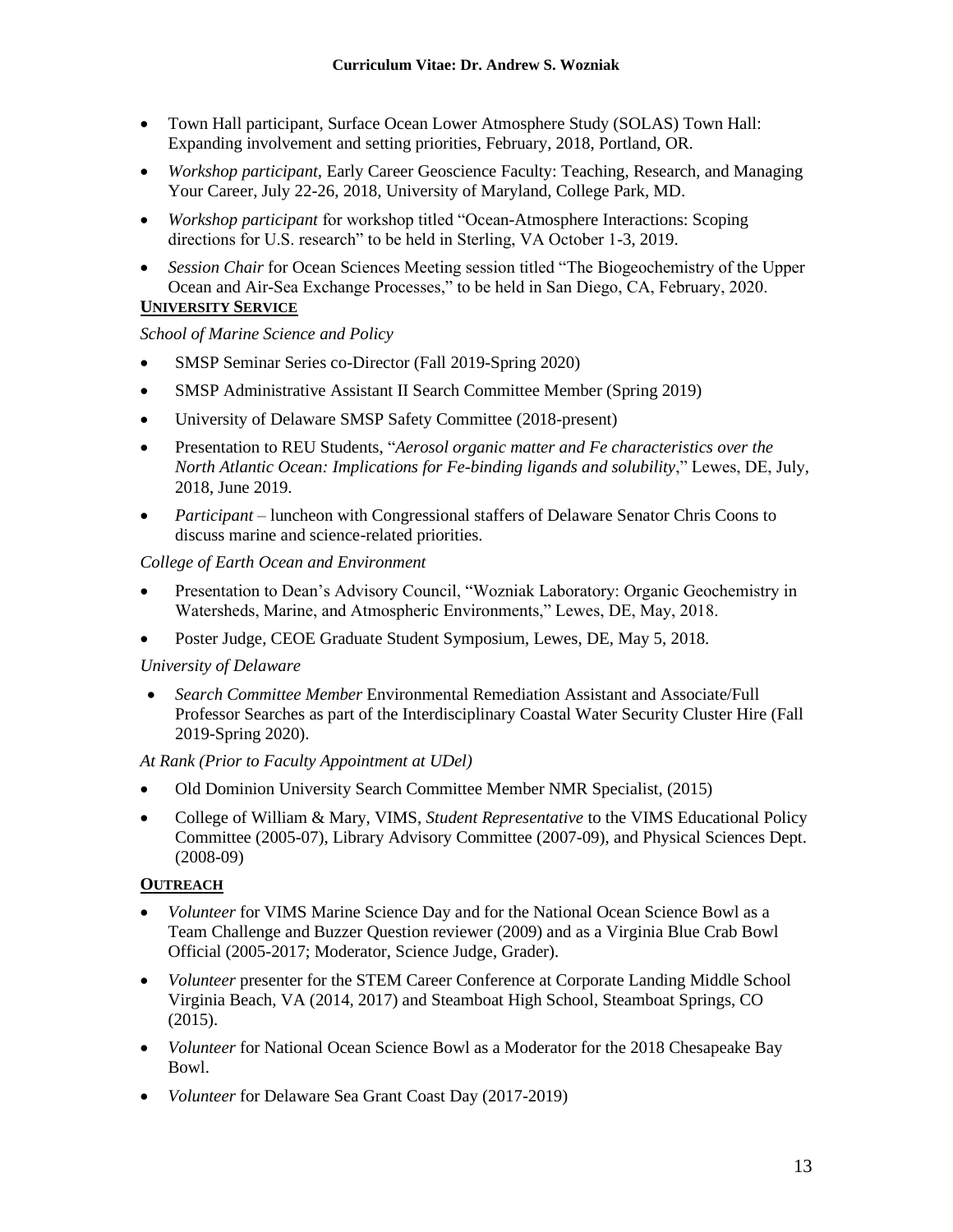- $\geq 2017$ : Assisted in presentation of GIS tools available to the state of Delaware.
- ➢ 2018-19: Presented *"What's in the Rain?"* exhibit demonstrating pH changes with increased carbon dioxide and presenting rainwater research conducted in our laboratory.
- *Organizer*, University of Delaware Float, Theme: "Catch the Glow of Christmas" for the Lewes Christmas Parade, 2019.

# **HONORS AND AWARDS**

- *Invited Participant in the NSF/NOAA Dissertations in Chemical Oceanography (DISCO) XXII Symposium,* October, 2010.
- *VIMS Sun Trust Fellowship Award* from the VIMS foundation, 2008.
- *Student Research Grant* from the School of Marine Science, 2008.
- *NOSAMS Student Internship Award* from the National Ocean Sciences Accelerator Mass Spectrometry facility at Woods Hole Oceanographic Institution, 2006-2008.
- *Graduate Fellowship Award* from the Hudson River Foundation, 2006-2007.
- *Student Research Award* from the New England Chapter of the Society of Wetland Scientists, 2003.

# **LABORATORY AND FIELD RESEARCH EXPERIENCE**

- *Analytical Experience* with geochemical analytical techniques: elemental (C, N) analysis, total organic carbon analysis (using a Shimadzu TOC V), chemo-thermal oxidation-375 method for black carbon analysis, vacuum line extraction for preparation of samples for  $\Delta^{14}C$ of particulate and dissolved organic carbon by accelerator mass spectrometry (AMS), silica column chromatography extraction techniques, GC-MS, GCxGC MS, isotope ratio MS ( $\delta^{15}N$ , δ <sup>13</sup>C, δ <sup>34</sup>S), Electrospray Ionization Fourier Transform Ion Cyclotron Resonance (ESI FT-ICR) MS, excitation-emission fluorescence spectroscopy, UV-vis spectroscopy, Nuclear Magnetic Resonance Spectroscopy, HPLC, FTIR spectroscopy.
- *Laboratory Capabilities*
	- ➢ CHN analysis, total organic carbon analysis, GC-FID, GC-MS
- *Field Sample Collection* in a variety of environments including research cruises, small boat sampling in rivers and estuaries, salt marshes, and aerosol sample collection.
	- ➢ Salt Marsh Nekton and Vegetation Sampling: Sachuest Point, RI, Hatches Harbor, MA, Herring River, MA, Prime Hook, DE (2003-2004)
	- ➢ Salt Marsh Sediment Elevation Table Installation and Monitoring (2002-2004) Fire Island, NY, Jamaica Bay, NY, Wells, ME
	- ➢ Aerosol Collections: Millbrook, NY (2006-2008), Harcum, VA (2006-2008), Duck, NC (2017), Norfolk, VA (2010-2012).
	- ➢ Rainwater Collections: Lewes, DE (2018-ongoing)
	- ➢ Surface Microlayer Sampling: Chesapeake Bay, Delaware Bay
	- ➢ Seawater Sampling: Chesapeake Bay, Delaware Bay, York River, Hudson River

## **CRUISE AND SMALL BOAT EXPERIENCE**

- R/V Endeavor, July 1-8, 2003, Gulf of Maine.
- R/V Hugh Sharp, July/August, 2018, Chesapeake Bay.
- R/V Joanne Daiber, 2018-2019.